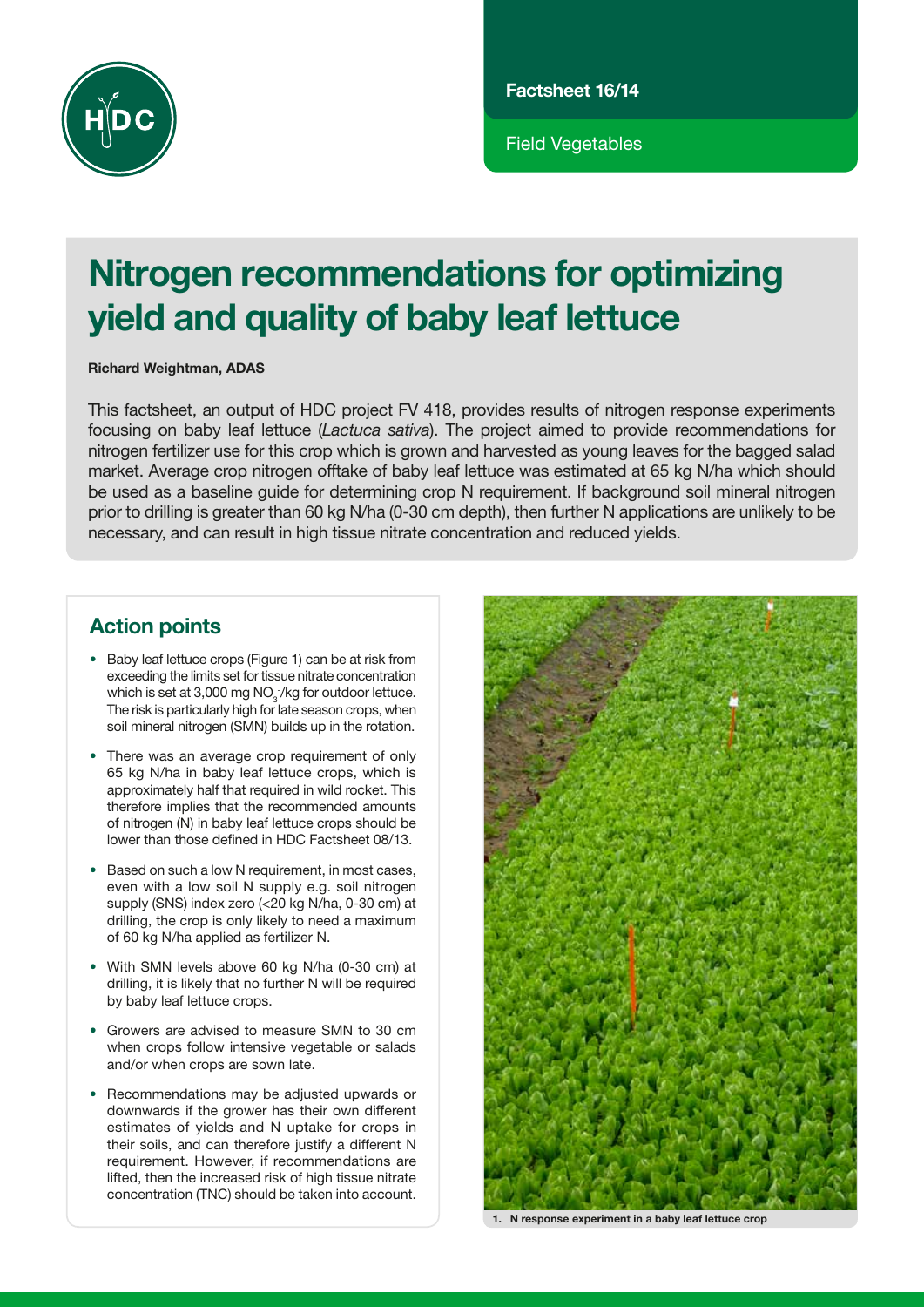# Background and the nitrate problem

The popularity of more convenient salads such as bagged products containing a range of baby leaf lettuce and leaves of other species continues to increase. As with other salad leaves, the fast growing short-season crops of baby leaf lettuce have a tendency to accumulate nitrate in their tissues. Nitrate is viewed as a contaminant of leafy vegetables, and limits for its control are set in EU legislation at 3,000 mgNO $_{\tiny 3}$ <sup>-</sup>/ kg for summer-grown non-iceberg outdoor lettuce types. In northern Europe including the UK where the growing season is short and the weather is often dull during crop growth, nitrate levels tend to be higher than in southern European states. Recent work in the UK funded by HDC has examined the N responses of baby leaf rocket and spinach, and led to development of N recommendations for optimising yield, and minimising tissue nitrate concentration (TNC) in baby leaf salad crops (HDC Factsheet 08/13). In addition to its effects on TNC, the recent studies showed that over-supplying baby leaf rocket and spinach crops with fertiliser N can actually cause a reduction in yield, when the crop has adequate supplies of N from the soil.

The aim of the work in HDC project FV 418, which was carried out in 2013, was to gather robust and independent data on TNC in commercial baby leaf lettuce crops, and determine the yield response to nitrogen fertilizer, taking into account varietal types (red vs green), SMN prior to drilling, soil type and the previous cropping history. As well as measuring the yield response (crop fresh weight), TNC, leaf greenness and total N offtake was also measured in order to better estimate crop N requirement (a pre-requisite for an N recommendation).

#### Nitrogen response studies

Five sites in a single year were chosen for the N response studies to represent the geographical spread of UK baby leaf lettuce growers in Wiltshire, Dorset, Kent and Shropshire providing 6 individual N responses for red (one Red Cos and two Red Batavia) and green baby leaf (Green Cos and Green Batavia) and Green Tango lettuce varieties (Table 1). Experiments were carried out through the summer into early autumn, representing the full duration of the UK growing season and covering both first and second crops. Topsoil (pH, P, K, Mg) and SMN samples at 0-30 cm depth were taken prior to drilling and prior to application of fertiliser N at each site using a standard 12 point W-shaped sampling pattern and soil samples were bulked to provide an analysis for the whole trial for background SMN.

| Table 1. Previous cropping, site details and sowing and harvest dates of four N response experiments on individual baby |
|-------------------------------------------------------------------------------------------------------------------------|
| leaf lettuce varieties, and one variety x N rate experiment on commercial growers' premises in 2013.                    |

| Site code,<br>location and<br>soil type | <b>Variety</b>             | Sowing &<br>harvest dates<br>2013 | SMN kg/ha<br>$(0-30cm)$<br><b>immediately</b><br>prior to<br>drilling | <b>Previous</b><br>$crop(s)$ in<br>2012 season* | N applied to<br>2012 crop(s)<br>(kg N/ha) | <b>Previous</b><br>$crop(s)$ in<br>experimental<br>season<br>(2013) | N applied<br>to previous<br>crop(s) in<br>2013<br>(kg N/ha) |  |  |  |  |  |
|-----------------------------------------|----------------------------|-----------------------------------|-----------------------------------------------------------------------|-------------------------------------------------|-------------------------------------------|---------------------------------------------------------------------|-------------------------------------------------------------|--|--|--|--|--|
| Single variety N response experiments   |                            |                                   |                                                                       |                                                 |                                           |                                                                     |                                                             |  |  |  |  |  |
| 13/1<br>Wilts<br>Sandy loam             | Green Cos                  | 7 May-<br>13 June                 | 30                                                                    | Wholehead<br>Lettuce                            | 220                                       | (first crop)                                                        | N/A                                                         |  |  |  |  |  |
| 13/2<br><b>Dorset</b><br>Sandy loam     | <b>Red Batavia</b>         | 23 May-<br>2 July                 | 27                                                                    | BBL, BBS,<br>BBL, BBB                           | 140<br>90                                 | (first crop)                                                        | N/A                                                         |  |  |  |  |  |
| 13/3<br>Kent<br><b>Brick Earth</b>      | Green Tango                | 1 July-<br>8 Aug                  | 166                                                                   | BBS.<br>Wholehead<br>Lettuce                    | 135<br>120                                | (first crop)                                                        | N/A                                                         |  |  |  |  |  |
| 13/4<br>Shrops<br>Sandy loam            | <b>Red Batavia</b>         | 17 July-<br>27 Aug                | 116                                                                   | Wild Rocket<br><b>BBL</b>                       | 96<br>96                                  | Babyleaf<br>Lettuce                                                 | 96                                                          |  |  |  |  |  |
| Variety x N response study              |                            |                                   |                                                                       |                                                 |                                           |                                                                     |                                                             |  |  |  |  |  |
| 13/5<br>Wilts<br>Sandy loam             | Green Batavia<br>& Red Cos | 7 Aug-<br>10 Sept                 | 265                                                                   | Wholehead<br>Lettuce                            | 220                                       | Babyleaf<br>Lettuce                                                 | 100                                                         |  |  |  |  |  |

Notes

\*, Abbreviations: BBL, baby leaf lettuce; BBS, baby leaf spinach; BBB, baby leaf brassicas.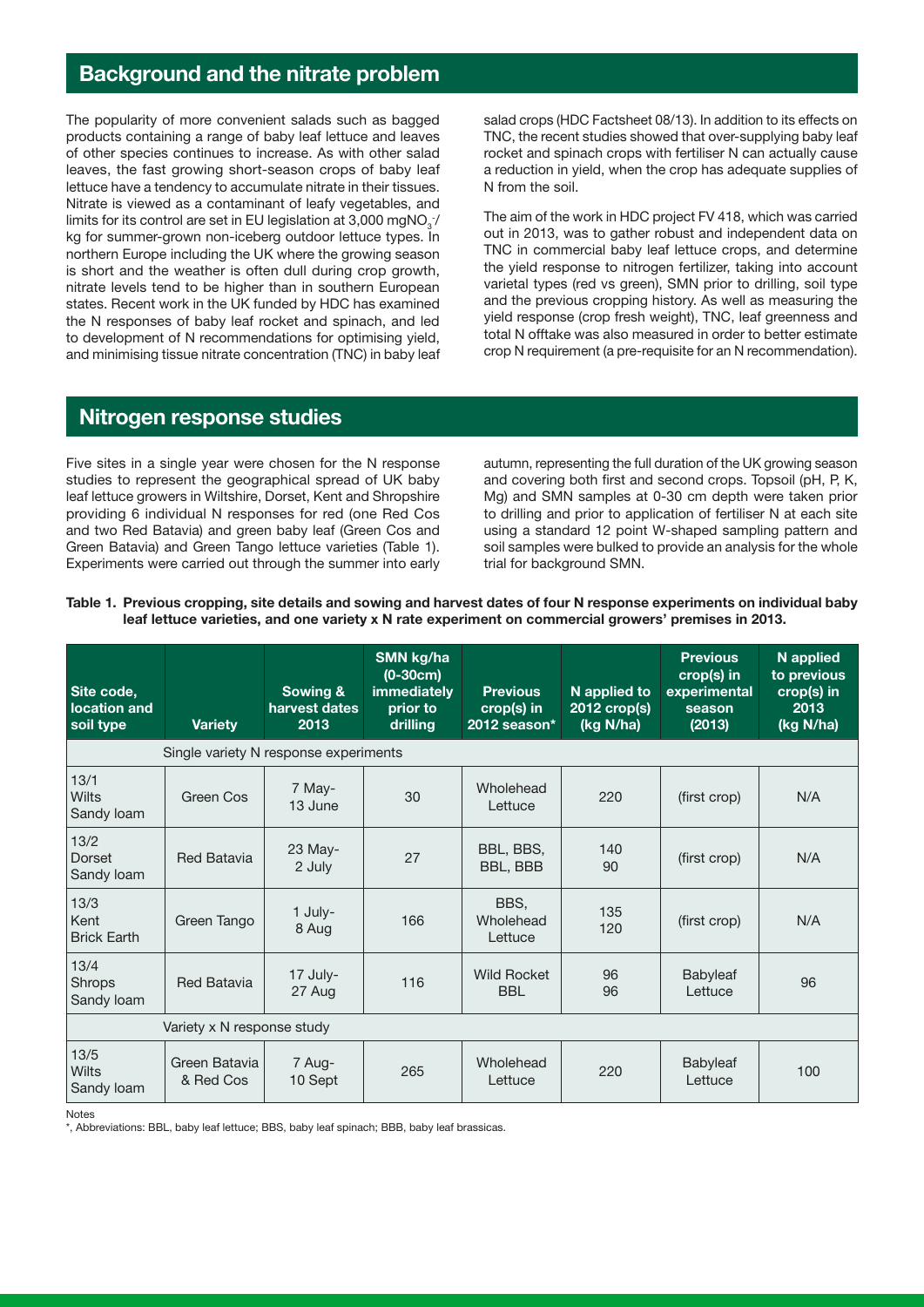Significant yield responses to applied N were only seen at two locations (Sites 13/1 and 13/2) where initial background SMN was at or below 30 kg N/ha (0-30 cm depth) prior to applying N treatments (Figure 2). At these two sites, further applications of N above 40 kg/ha (Site 13/1) or 80 kg N/ha (Site 13/2) had no significant effect on yield.

In the remaining four response data sets (Sites 13/3, 13/4 & 13/5) where initial the SMN was 116 – 265 kg N/ha, yield declined with addition of fertiliser N (Figure 2). Higher fertiliser nitrogen treatments applied at sites 3 and 5 where the initial SMN was > 100 kg N/ha caused a yield decrease to occur. The main reason for the yield decrease appeared to be lower plant density (resulting from poorer emergence). These results clearly indicate that growers and agronomists need to take into account SMN when deciding on fertilizer N recommendations.

Significant effects of N applied on leaf greenness (measured by a SPAD meter) were seen only seen at sites 1 and 2, where yield responses were also recorded and initial SMN was low (<30 kg N/ha, 0-30 cm). The data suggest that for sites with high initial SMN, reducing application rates of N should not affect the quality of the crop in terms of colour.



### Tissue nitrate concentration

The 3,000 mg NO $_{\tiny 3}^{\tiny\textsf{-7}}$ /kg limit for TNC was exceeded at a number of the sites, when the amounts of N applied was reached as follows:

- 40 kg N/ha applied at Site 13/2,
- 80 kg N/ha at Site 13/3,
- 120 kg N/ha at Sites 13/1 & 13/4.

Of the two sites which showed a significant yield response to applied N, Site 13/2 had the additional problem that at 40 and 80 kg N/ha applied, its TNC levels were 3,090 and 3,221 mg/kg respectively. In this case fertilizer N was not beneficial given the exceedance of the legal limit.

The only site therefore at which an N application for yield could be recommended, and at which the crop would also stay below the limit for TNC, would be Site 13/1 (with 40 kg N/ha).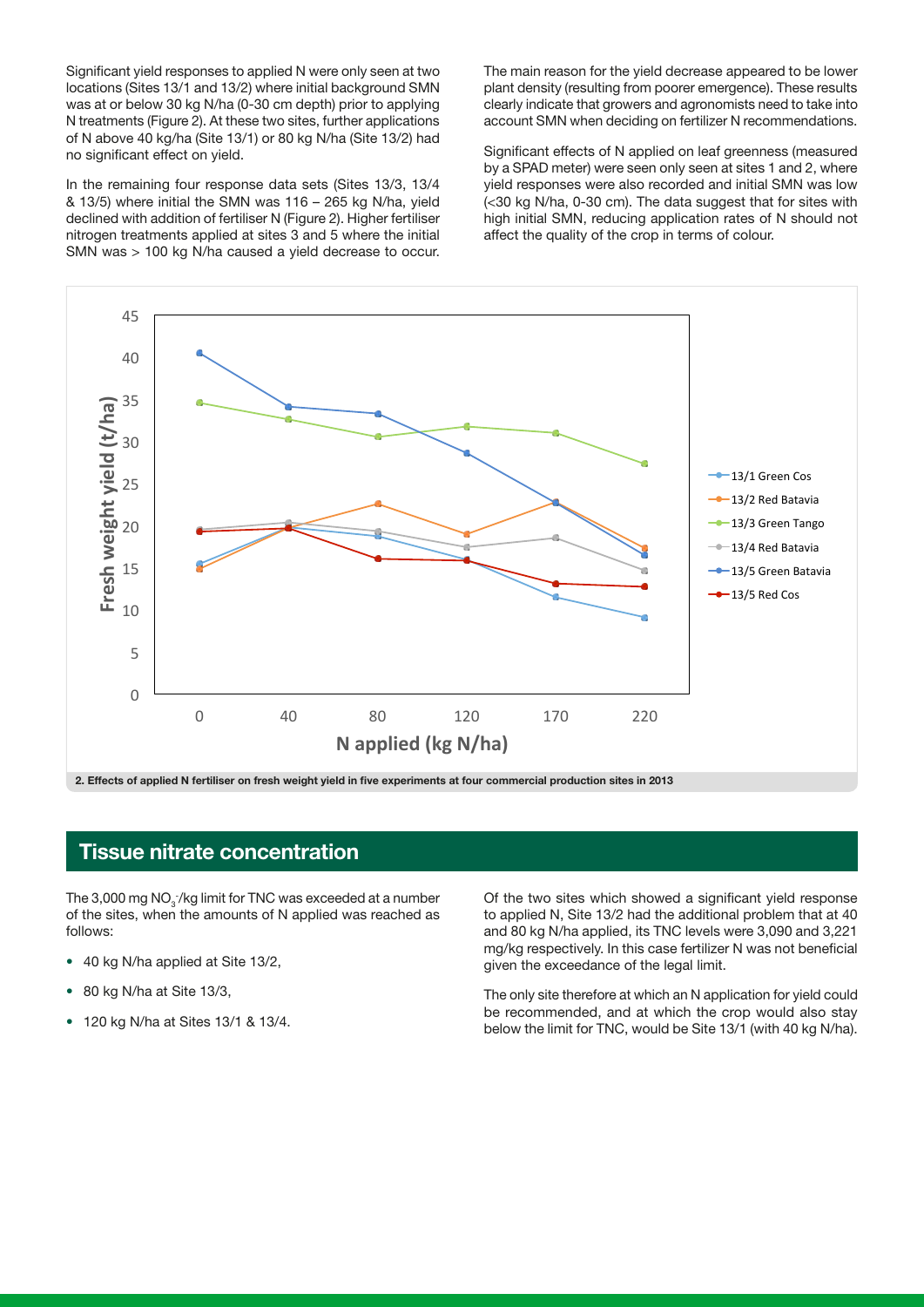

3. Effect of applied fertiliser nitrogen on tissue nitrate concentration (TNC) in baby leaf lettuce at five sites in 2013. Red line shows 3,000 mg  $NO_{3}^{-}/$ kg limit for TNC

### Differences between red and green baby leaf lettuce types

Based on the fresh weight yields in a single season at the recommended N rates for yield and TNC (recommended N rates, 40 kg/ha for Site 13/1, and zero for the remaining Sites), the average yield for the red types at 21 t/ha was ca. 66% of that of the green types at 30 t/ha (excluding Green Tango which is considered separately). In spite of the yield difference between crops the N offtake values were similar, at 65 kg/ha N.

TNC levels were similar overall between colour types: Red; 2,549 & 2,633 mg/kg and green; 2,344 & 2,938 mg  $\mathsf{NO}_3^-$ /kg, at 40 and 80 kg N/ha respectively of applied N fertiliser averaged across the six data sets. However at one site (13/5) where Green and Red varieties were grown side by side (Figure 4) in the same experiment, the Red Cos had significantly lower TNC overall than the Green Batavia type (1,921 vs 2,547 mg NO $_3^-$ 



in 2013

#### N recommendations

The harvested yields of baby leaf lettuce were similar to those of wild rocket, but in most cases that total N concentration in the baby leaf lettuce was lower, meaning that the N uptake was less than in wild rocket. A major finding is that with the exception of the Green Tango 'multi-leaf' type there was an average crop requirement for N of only 65 kg N/ha meaning that recommended amounts of N for baby leaf lettuce are likely to be lower than those for wild rocket types reported in HDC Factsheet 08/13.

When determining fertiliser N application rates, the data show that it is essential to take into account the potential soil N supply which depends on soil type, over winter rainfall and previous cropping. Growers should also take into account applications of N to preceding crops within the current season, as well as mineralisation of N from soil organic matter between soils warming in spring and actual drilling of the crop. Soil mineral nitrogen measurements can be used to asses soil N supply.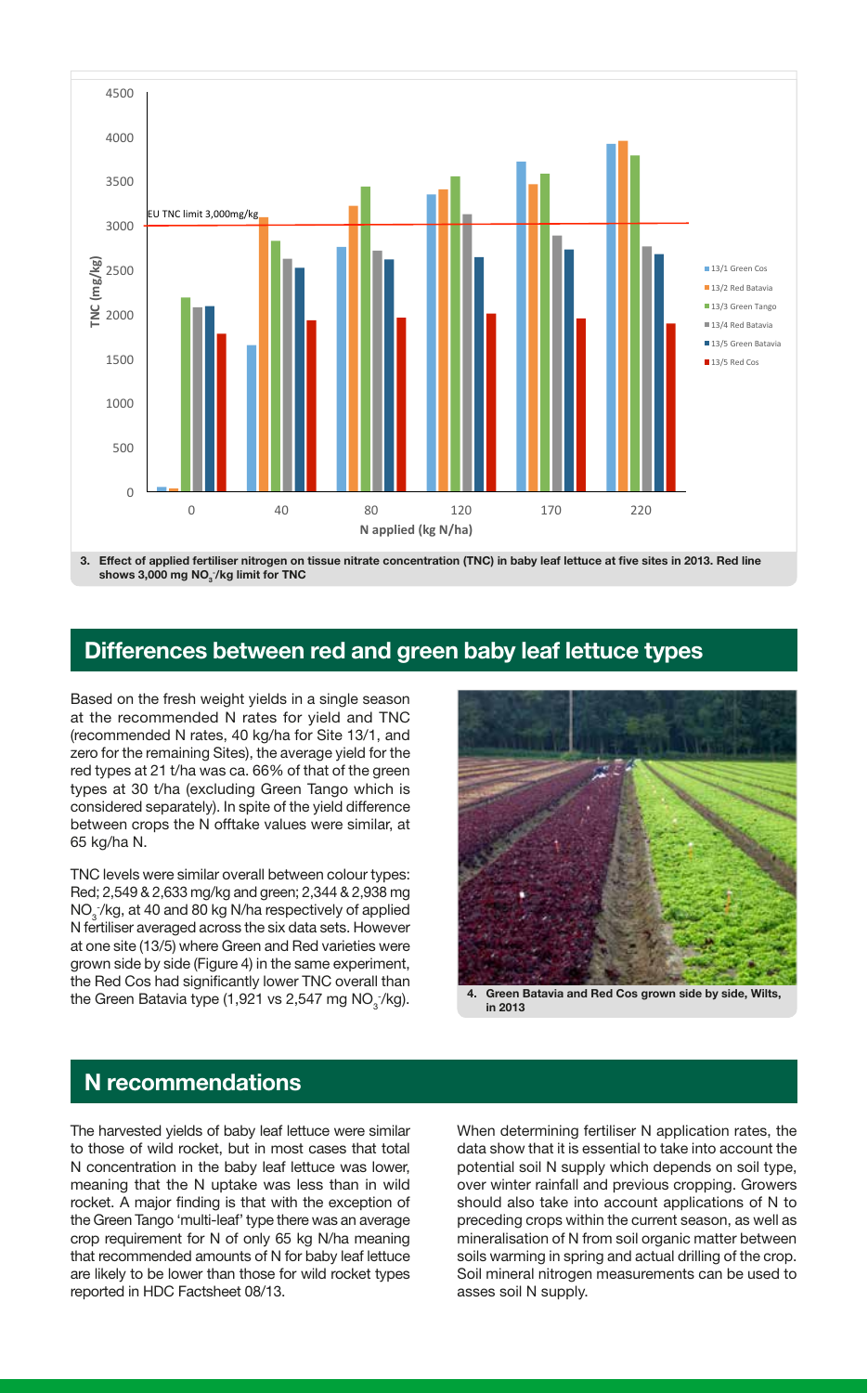The Fertiliser Manual uses the SNS index system to define soil N supply. Its assessment is described for field vegetables in Factsheet 09/12. For firstsown crops, SNS can be assessed using the field assessment method (FAM) based on previous cropping, soil type and excess winter rainfall, or measurement of SMN prior to drilling. However for crops sown later in the rotation (within the same season) the FAM is not reliable and SMN must be measured.

Table 2 shows typical recommendations for baby leaf lettuce (excluding Green Tango). The SNS index in the Fertiliser Manual is based on SMN to 90 cm depth. For baby leaf lettuce, SNS Index can be based on SMN content to a rooting depth, of 30 cm.

If growers have evidence that rooting depth is less than 30 cm (e.g. 20 or 15 cm), then more fertilizer N might be required. If SMN was to be measured to a shallower depth (possibly in conjunction with topsoil sampling), the recommendations in Table 2 would still be valid, but if the assessment of rooting depth was underestimated, there is a high risk that TNC might be exceeded even with as little as 40 kg N/ha fertilizer applied.

Baby leaf lettuce crops grown in the summer of 2013 were at risk from exceeding the limits set for TNC in outdoor lettuce of 3,000 mg  $NO_{3}^{-}/kg$  with as little as 40 kg/ha fertilizer N. As found in previous HDC-funded work on wild rocket and baby leaf spinach, the risk was particularly high for the late season crops, when SMN builds up in the rotation due to soils warming, plus mineralization of N from soil organic matter, and residues from previous crops in the current and past seasons.

As in the rocket work, recommendations may be varied if the grower has their own different estimates of yields and N uptake for crops in their land, and can therefore justify a different N requirement, provided that the increased risk of having high TNC in the produce is taken into account.

#### Table 2. Nitrogen Recommendations<sup>a</sup> (kg N/ha) to maximize gross yield of the baby leaf lettuce crop, based on SNS indices from RB209 and SMN measured to 30 cm depth.

| <b>SNS Index</b>                    |     |           |       |           |       |       |     |
|-------------------------------------|-----|-----------|-------|-----------|-------|-------|-----|
| SMN (kg N/ha) to 30 cm <sup>d</sup> | <20 | $20 - 27$ | 28-33 | $34 - 40$ | 41-53 | 54-80 | >80 |
| N recommended (kg N/ha)b,c          | 60  | 50        | 40    | 30        | 10    |       |     |

<sup>a</sup> The recommendations in the table are based on crops of baby leaf lettuce with N offtakes of 65 kg N/ha, and fresh weight yields of between 21 t/ha (red) and 30 t/ha (green). Mineralisation of soil organic matter is estimated to be 11 kg N/ha. Soil N recovery is 100% and fertiliser recovery = 60% (Based on Fertiliser Manual RB209; for details see box 4 in factsheet 09/12).

<sup>c</sup> Recommendations for baby leaf lettuce may need to be varied if yields are consistently lower or higher than the typical yield given above, bearing in mind that larger applications of fertilizer may increase the risk of a high TNC.

d Underestimation of rooting depth can lead to the risk of high TNC.

**b** Recommendations may need to be revised down if there is a risk of exceeding the limits for TNC e.g. for late season crops under dull conditions,

# Green Tango - note on 'multi-leaf' types

Varieties grown as 'multi-leaf' types are not strictly baby leaf types and therefore are considered separately: Based on the results from the single site studied in 2013, the Green Tango delivered 69 t/ha of fresh produce (although only a fraction was harvested) and achieved this with a total N uptake of 140 kgN/ha.

Whilst its N requirement appears to be higher than other 'true' baby leaf varieties, Green Tango was well satisfied by the initial soil mineral N at this site which was 265 kg/ha to 30 cm. No fertiliser N would be recommended for the crop. Such 'multi-leaf' types could use the wild rocket recommendations given in HDC Factsheet 08/13.